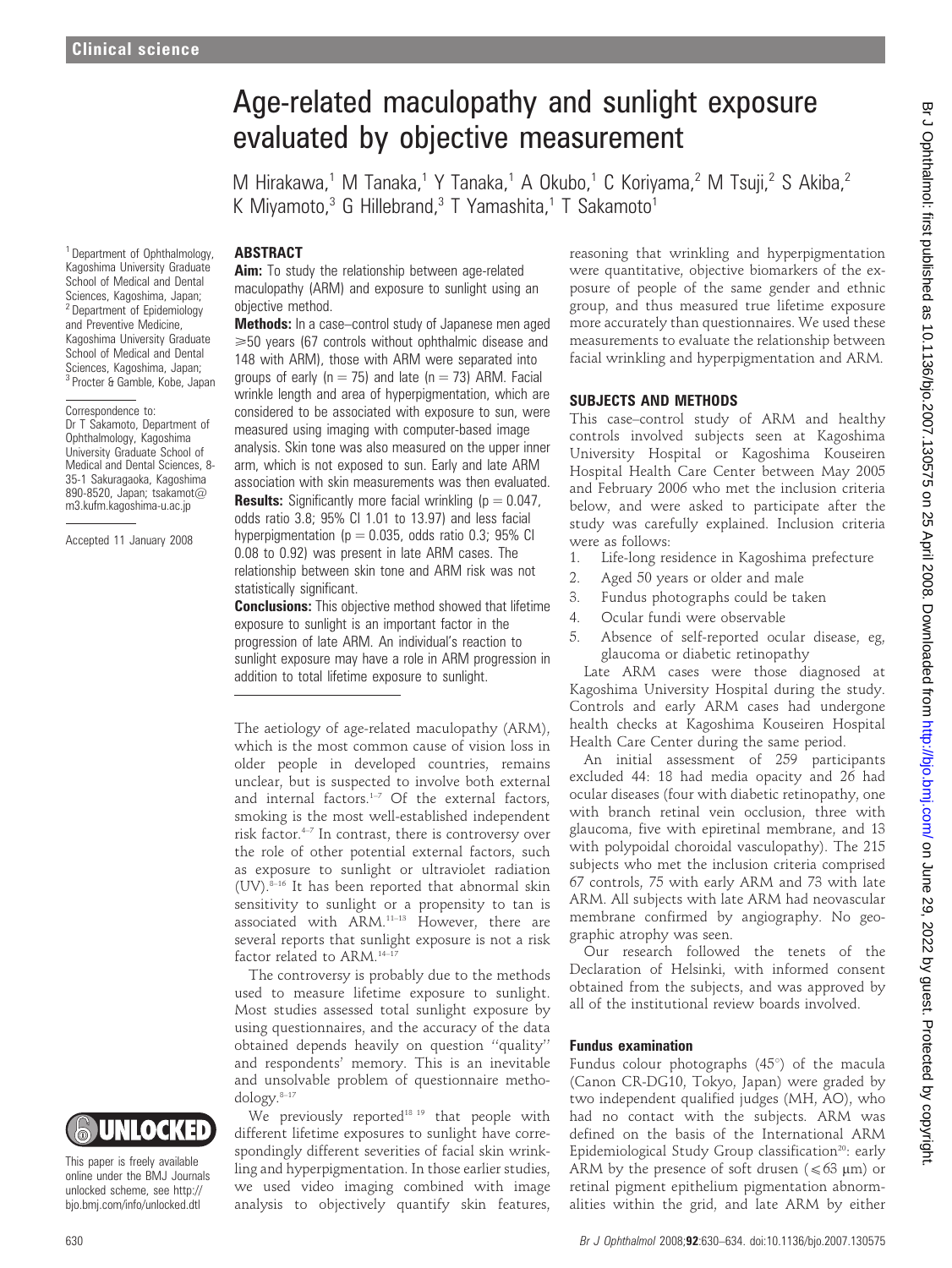

Figure 1 Representative images used to quantify facial wrinkling and hyperpigmentation. (A) The region of interest (ROI) was demarcated manually as shown by the green line. (B) The facial wrinkles detected in the ROI are shown (blue lines). (C) The hyperpigmented regions detected in the ROI are shown (yellow). Patient consent has been obtained for publication of this figure.

neovascular age-related macular degeneration or geographic atrophy involving the fovea. Minimum geographic atrophy was a circle of 175 µm or more in diameter. Those with fundus inflammatory or retinovascular disease, choroidal neovascularisation due to high myopia, or polypoidal choroidal vasculopathy confirmed by fluorescein and indocyanine green angiography were excluded. Classification was based on the subject's worst eye.

## Smoking

Smoking history was obtained from questionnaires, with lifetime smoking exposure quantified in ''pack-years'', one "pack year" being 20 cigarettes smoked per day for one year.<sup>21</sup>

## Hypertension

Blood pressure was measured three times with the subject in a sitting position, and the mean was used for analysis. Hypertension was defined as systolic blood pressure  $\geq 140$  mm Hg, diastolic blood pressure  $\geq 90$  mm Hg, or current use of antihypertensive drugs.

# Skin examination

## Wrinkles

The total length of facial wrinkles in the region of the upper cheek and temporal areas next to the eyes was objectively measured using a two-dimensional imaging system using a commercially available high-resolution digital camera equipped with a close-up lens mounted in a standardised illumination box fitted with head-positioning aids (Beauty Imaging System; Procter & Gamble, Cincinnati, Ohio, USA). The camera was calibrated daily using a GretagMacbeth neutral 8.0 grey colour board in front of the camera. Left and right views of the face were standardised—that is, the same focal distance from the camera lens to the face, same magnification, same head position so that the camera angle was the same relative to the face surface, and exactly the same lighting.<sup>18 19 22 23</sup> The region of interest (ROI) was marked manually based on 12 predefined facial landmarks around the eye and cheek—for example, corners of the eye, bridge of the nose, corners of the mouth (fig 1). The lengths of facial wrinkles (fine lines) in the ROI were quantified objectively using image analysis algorithms based on an Optimus software platform, which automatically locates each facial line and quantifies the total number, length and area

of facial lines longer than 5 mm and more than 0.16 mm wide, known magnification used to convert pixel data to actual length and area data. Thresholds were based on ''clinically important'' wrinkling—that is, excluding lines shorter than 5 mm and narrower than 0.16 mm, which fall under the heading of surface "texture".

Because the ROI varies in shape and size, total wrinkle area was normalised to total ROI size to yield a wrinkle area fraction (WAF)—that is, fractional ROI area occupied by wrinkles or fine lines. WAF varied from 0.05 (5% of ROI) to 0.2 (20% of ROI) depending on individual severity of wrinkling. Group statistical analysis used the mean WAF on the left and right sides of the face for each subject. The intraindividual coefficient of variation of imaging (within-subject reproducibility) quantifying wrinkling was found previously to be  $5.2\%$ .<sup>23</sup> Accuracy was confirmed using mannequins with artificial wrinkles of known length and width. Imaging accuracy was  $+5%$  of the actual value.<sup>23</sup>

# **Pigmentation**

Total facial hyperpigmentation on the left and right sides was objectively measured using the Beauty Imaging System. The region hyperpigmentation was defined as a localised region of darker skin. Hyperpigmentation is often observed after inflammation, melasma and senile lentigines, and can be exacerbated by exposure to sun.<sup>18 19</sup> The ROI in each image was defined manually and then automatically analysed using customised software that locates and quantifies the total area of hyperpigmented spots. The total area of spots was then normalised to the total area of the region analysed. This analysis was conducted on both the left and right sides of the face, and the mean of the two sides was used as the final measure of hyperpigmentation for each subject in the group statistical analysis.

# Skin tone

Skin tone was measured on the upper inner arm using a colour reader (CR-13; Minolta, Tokyo, Japan), which was calibrated using the standard white plates supplied with the instrument,<sup>18 19 22</sup> to obtain three skin tone indices  $L^*$ , a<sup>\*</sup> and  $b^*$ , ie, lightness, redness and yellowness. Triplicate measurements at each site were averaged and analysed. Skin on the inner arm represents constitutive skin colour because it is not exposed to sun.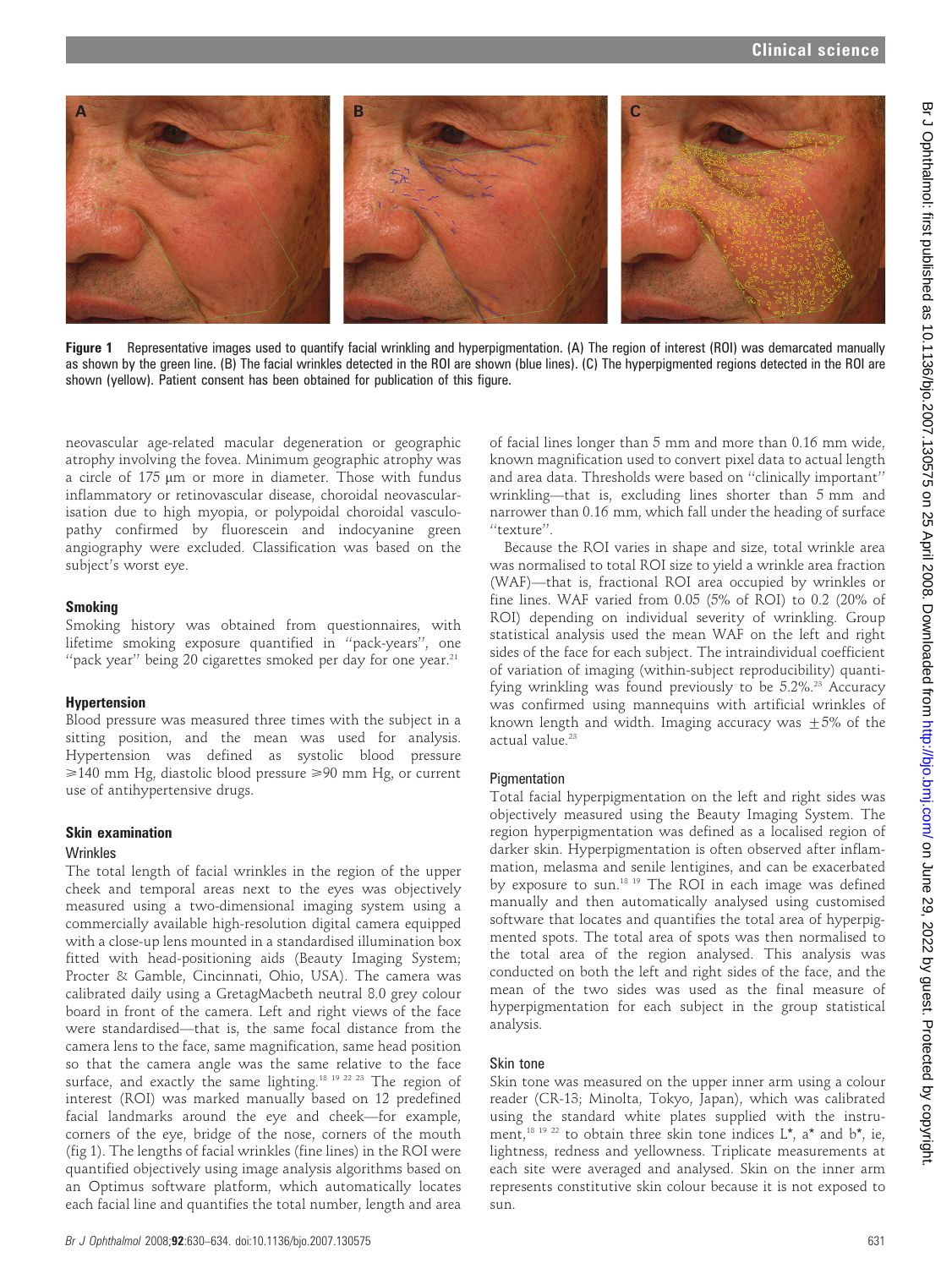## Table 1 Characteristics of study subjects

|                              |                       | <b>Early</b>      | Late                     |  |
|------------------------------|-----------------------|-------------------|--------------------------|--|
| Characteristic               | Control<br>$(n = 67)$ | ARM<br>$(n = 75)$ | <b>ARM</b><br>$(n = 73)$ |  |
| Age (years)                  |                       |                   |                          |  |
| < 60                         | 25 (37.3)             | 7(9.3)            | 5(6.8)                   |  |
| $60 - 64$                    | 11(16.4)              | 10(13.3)          | 5(6.8)                   |  |
| $65 - 69$                    | 12 (17.9)             | 18 (24.0)         | 14 (19.2)                |  |
| $70 - 74$                    | 17(25.3)              | 26 (34.7)         | 14 (19.2)                |  |
| $\geq 75$                    | 2(3.0)                | 14 (18.7)         | 35 (47.9)                |  |
| Smoking (pack-years)         |                       |                   |                          |  |
| 0                            | 32 (47.8)             | 37 (49.3)         | 11(15.1)                 |  |
| $1 - 24$                     | 16(23.9)              | 14 (18.7)         | 25 (34.2)                |  |
| $\geq 25$                    | 19 (28.4)             | 24 (32.0)         | 37 (50.7)                |  |
| Hypertension                 |                       |                   |                          |  |
| Absent                       | 35(52.2)              | 34 (45.3)         | 25 (34.2)                |  |
| Present                      | 32 (47.8)             | 41 (54.7)         | 48 (65.8)                |  |
| Facial wrinkling             |                       |                   |                          |  |
| < 0.104                      | 32 (47.8)             | 18 (24.0)         | 20 (27.4)                |  |
| 0.104-0.1314                 | 20(29.9)              | 29 (38.7)         | 22 (30.1)                |  |
| $\ge 0.1314$                 | 15 (22.4)             | 28 (37.3)         | 31(42.5)                 |  |
| Facial hyperpigmentation     |                       |                   |                          |  |
| < 0.0264                     | 19 (28.4)             | 20 (26.6)         | 31 (42.5)                |  |
| 0.0264-0.0342                | 24 (35.8)             | 27 (36.0)         | 20(27.4)                 |  |
| ≥0.0342                      | 24 (35.8)             | 28 (37.3)         | 22(30.1)                 |  |
| Upper inner arm skin tone L* |                       |                   |                          |  |
| $<$ 59.7                     | 15 (22.4)             | 26 (34.7)         | 28 (38.4)                |  |
| $59.7 - 62.1$                | 21(31.3)              | 30(40.0)          | 24 (32.9)                |  |
| $\geq 62.1$                  | 31(46.3)              | 19 (25.3)         | 21 (28.8)                |  |
| Upper inner arm skin tone a* |                       |                   |                          |  |
| < 7.2                        | 33 (49.3)             | 21(28.0)          | 18 (24.7)                |  |
| $7.2 - 8.5$                  | 21(31.3)              | 25 (33.3)         | 25 (34.2)                |  |
| $\ge 8.5$                    | 13 (19.4)             | 29 (38.7)         | 30(41.1)                 |  |
| Upper inner arm skin tone b* |                       |                   |                          |  |
| $<$ 14.7                     | 29 (43.3)             | 18 (24.0)         | 26 (35.6)?               |  |
| $14.7 - 16.7$                | 19 (28.4)             | 24 (32.0)         | 24 (32.9)                |  |
| $\geq 16.7$                  | 19 (28.4)             | 33 (44.0)         | 23(31.5)                 |  |

Values are number (%).

ARM, age-related maculopathy.

## Sample size

From previous work, the sun sensitivity index odds ratio (OR) for late ARM was  $3<sub>13</sub>$  so sample size was determined to detect ORs of 3.0 with 80% statistical power at  $p \le 0.05\%$ . The required sample size was 66 in each group.

## Statistical analysis

Stata 8.1 (Stata Corp, Lakeway Drive College Station, Texas, USA) was used for the statistical analysis. A multivariate logistic regression analysis obtained the maximum likelihood OR estimates and corresponding 95% CIs using ARM stage as a dependent variable. The possible risk factors, age, smoking and hypertension, and sun-related skin factors, facial wrinkling, facial hyperpigmentation and skin tone L\*, a\* and b\*, were included in the models as covariates. Subjects were separated by age into the following groups:  $<$  60, 60–64, 65–69, 70–74 and >75. Smoking history was analysed as non-smoking, 0–24 packyears and 25 pack-years or more. Hypertension was dichotomised into absence and presence. Each variable of the skin examination, wrinkling, hyperpigmentation and skin tone (L\*, a\* or b\*), was divided into upper, middle and lower tertiles referenced in statistical analyses. Trend was analysed by a likelihood ratio test using categorical data as continuous variables. Two-sided  $p<0.05$  was considered to be significant.

Table 2 Age, smoking status and hypertension in subjects with agerelated maculopathy (ARM) compared with controls

| <b>Risk factor</b>   | Early ARM vs<br>controls | Late ARM vs<br>controls |
|----------------------|--------------------------|-------------------------|
| Age (years)          |                          |                         |
| $<$ 60               | 1                        | 1                       |
| $60 - 64$            | 3.7 (1.00 to 13.51)      | 2.8 (0.45 to 17.80)     |
| $65 - 69$            | 5.3 (1.44 to 19.33)      | $9.7$ (1.94 to 48.89)   |
| $70 - 74$            | 5.7 (1.68 to 19.19)      | 7.3 (1.52 to 34.84)     |
| ≥75                  | 25.1 (3.70 to 170.49)    | 114.5 (15.07 to 869.73) |
| p Value for trend    | 0.001                    | < 0.001                 |
| Smoking (pack-years) |                          |                         |
| <sup>0</sup>         | 1                        | 1                       |
| $0 - 25$             | 1.2 (0.40 to 3.55)       | 5.2 (1.39 to 19.36)     |
| $\geqslant$ 25       | $0.9$ (0.35 to 2.30)     | 5.4 (1.61 to 17.90)     |
| p Value for trend    | 0.856                    | 0.007                   |
| Hypertension         |                          |                         |
| Absent               | 1                        | 1                       |
| Present              | 1.1 (0.51 to 2.48)       | 1.1 $(0.41$ to 3.18)    |
| p Value              | 0.783                    | 0.788                   |

Values are OR (95% CI) adjusted for age, smoking, hypertension, facial wrinkling, facial hyperpigmentation and skin of upper inner arm (L<sup>\*</sup>, a<sup>\*</sup> or b<sup>\*</sup>).

# RESULTS

## Study group baseline

Table 1 lists subjects on the basis of age, smoking status, hypertension, facial wrinkling, facial hyperpigmentation and skin tone.

# Age

Mean (SD) age was 63.1 (8.1) years for the controls, 68.7 (6.9) years for the early ARM group, and 72.8 (7.9) years for the late ARM group. The early ARM  $(p = 0.001)$  and late ARM  $(p<0.001)$  groups were significantly older than the controls. Age was a significant factor related to both types of ARM (table 2).

# Smoking

Smoking data (mean (SD)) were as follows: 16.1 (21.0) packyears for controls, 17.8 (25.0) pack-years for the early ARM group, and 32.4 (29.0) pack-years for the late ARM group. Logistic regression analysis showed smoking to be significantly related to late ARM (p for trend  $= 0.007$ ), but not early ARM (table 2).

# Hypertension

Hypertension was not a significant risk for ARM groups (table 2).

# Wrinkles

WAF increased with age in patients with ARM and controls (fig 2). However, the observed age dependence of WAF was not statistically significant in either patients or controls. Logistic analysis showed that patients with late ARM had larger WAFs on average than controls after adjustment for age, smoking, hypertension, facial hyperpigmentation and skin tone (p for trend =  $0.047$ ), but patients with early ARM did not (table 3).

# **Pigmentation**

Facial pigmentation increased with age in patients with ARM and controls (fig 2). Here again the observed age dependence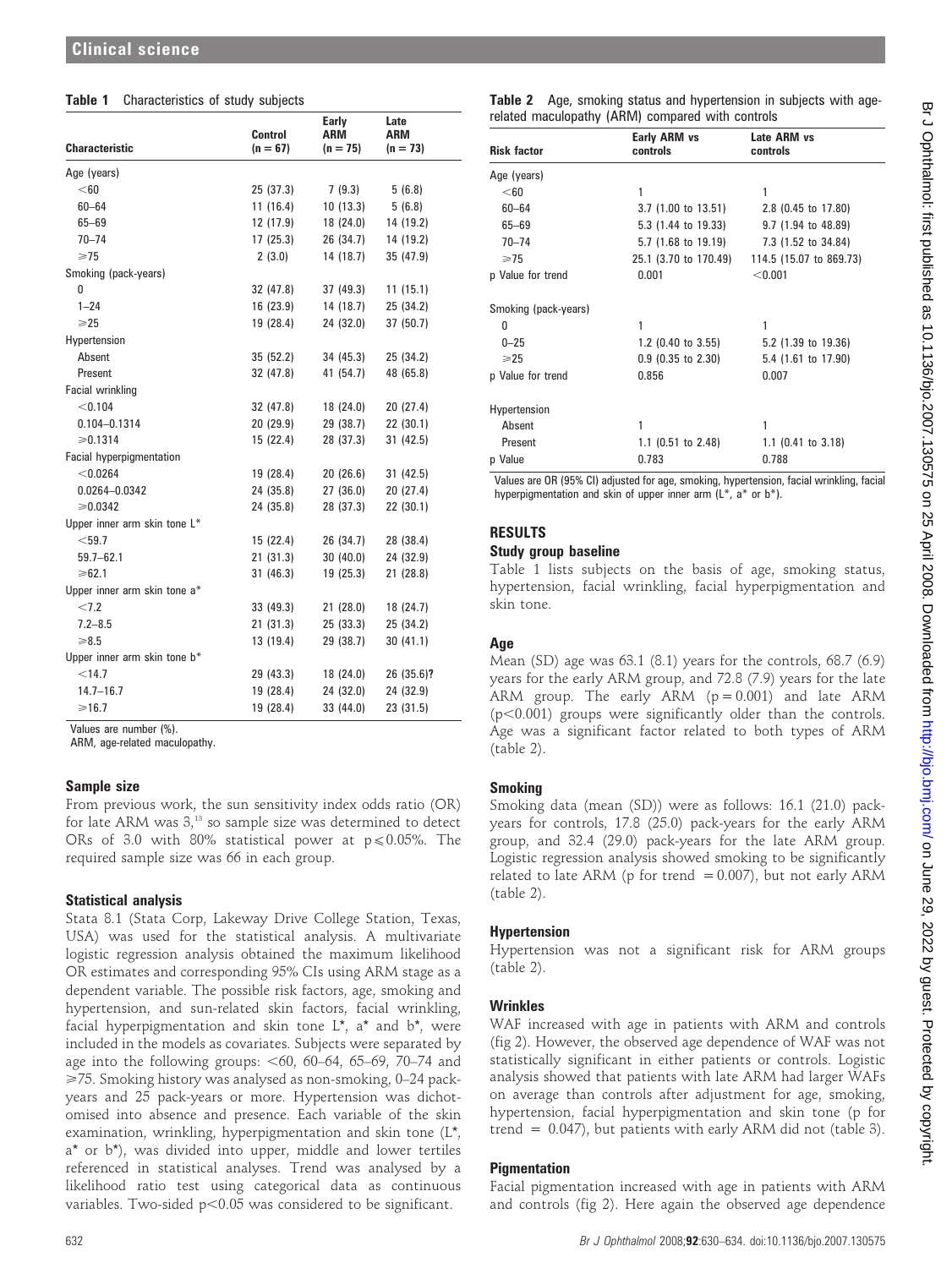

Figure 2 Facial wrinkling (A) and facial pigmentation (B) of patients with late age-related maculopathy (ARM) and controls according to age. (A) Regression lines were drawn separately for patients with late ARM (solid line:  $y = 0.09168 + 0.00047x$ ) and controls (dotted line:  $y = 0.08670+0.00040x$ . (A) Wrinkle area fraction (WAF) increased with age in patients with late ARM and controls. However, the observed age dependence of WAF was not statistically significant in either patients or controls. (B) Regression lines were drawn separately for patients with late ARM (solid line:  $y = 0.01898 + 0.00015x$ ) and controls (dotted line:  $y = 0.02152+0.00016x$ . Facial pigmentation increased with age in patients with late ARM and controls. However, the late ARM group was significantly less pigmented than the control group. Data for the early ARM group were not included to avoid overlapping of points.

was not significant in either patients or controls. Logistic analysis showed that patients with late ARM had smaller areas of pigmentation on average than controls after adjustment for age, smoking, wrinkling and upper inner arm skin (L\*, a\* and b\*). In late ARM cases, a significantly smaller area of hyperpigmentation was found (p for trend  $= 0.035$ , table 3). There was no significant difference in area of hyperpigmentation between patients with early ARM and controls.

### Skin tone

Mean (SD) indices of skin tone (L\*, a\* and b\*) were: 61.9 (2.9), 7.6 (1.6) and 15.4 (2.6), respectively, for controls; 60.4 (2.3), 8.4 (1.9) and 16.3 (2.2), respectively, for early ARM; 60.4 (3.0), 8.3 (1.8) and 15.4 (2.6), respectively, for late ARM. Patients with ARM had darker, redder and more yellow skin, but no significant difference was seen in skin tone (L\*, a\* and b\*) among the groups (table 3).

|  | Table 3 Wrinkles, pigmentation and skin tone in subjects with age- |  |  |  |
|--|--------------------------------------------------------------------|--|--|--|
|  | related maculopathy (ARM) compared with controls                   |  |  |  |

| <b>Risk factor</b>              | Early ARM vs<br>controls      | Late ARM vs<br>controls |
|---------------------------------|-------------------------------|-------------------------|
| Facial wrinkling                |                               |                         |
| < 0.104                         | 1                             | 1                       |
| $0.104 - 0.1314$                | 1.4 $(0.53 \text{ to } 3.49)$ | $1.9$ (0.54 to 6.56)    |
| $\ge 0.1314$                    | 2.5 (0.89 to 7.08)            | 3.8 (1.01 to 13.97)     |
| p Value for trend               | 0.086                         | 0.047                   |
| <b>Facial hyperpigmentation</b> |                               |                         |
| < 0.0264                        | 1                             | 1                       |
| 0.0264-0.0342                   | $0.6$ (0.24 to 1.69)          | $0.3$ (0.08 to 0.92)    |
| $\ge 0.0342$                    | $0.6$ (0.21 to 1.56)          | $0.3$ (0.08 to 0.92)    |
| p Value for trend               | 0.332                         | 0.035                   |
| Upper inner arm skin tone L*    |                               |                         |
| < 59.7                          | 1                             | 1                       |
| $59.7 - 62.1$                   | $0.9$ (0.30 to 2.57)          | $0.5$ (0.13 to 2.14)    |
| ≥62.1                           | $0.9$ (0.23 to 3.35)          | $0.6$ (0.10 to 2.94)    |
| p Value for trend               | 0.848                         | 0.492                   |
| Upper inner arm skin tone a*    |                               |                         |
| < 7.2                           | 1                             | 1                       |
| $7.2 - 8.5$                     | $1.5$ (0.51 to 4.37)          | $1.5$ (0.38 to 5.64)    |
| $\ge 8.5$                       | 2.1 (0.58 to 7.69)            | 1.8 (0.37 to 9.17)      |
| p Value for trend               | 0.257                         | 0.120                   |
| Upper inner arm skin tone b*    |                               |                         |
| < 14.7                          | 1                             | 1                       |
| $14.7 - 16.7$                   | 1.1 $(0.38 \text{ to } 2.97)$ | $0.7$ (0.18 to 2.50)    |
| >16.7                           | 1.2 $(0.43 \text{ to } 3.56)$ | $0.3$ (0.08 to 1.34)    |
| p Value for trend               | 0.697                         | 0.120                   |

Values are OR (95% CI) obtained from the logistic model incorporating age, smoking, hypertension, facial wrinkling, facial hyperpigmentation and upper inner arm skin tone  $(L^*, a^*$  and  $b^*)$ .

# **DISCUSSION**

This paper is, to our knowledge, the first to objectively quantify lifetime exposure to sun and to evaluate the relationship between this and ARM.

Our study shows that facial wrinkle length is positively related to late ARM prevalence, so lifetime exposure to sunlight and late ARM are considered to be positively related. Although it is conventionally held that hyperpigmentation and late ARM are related to lifetime exposure to sunlight, our results, in fact, show the opposite—that is, people with late ARM have fewer facial hyperpigmentation spots. This is difficult to explain; however, a relationship may exist between individual characteristics—that is, a skin that is strongly resistant to tanning and ARM.

Skin wrinkling has been suspected to be strongly associated with lifetime exposure to sunlight.<sup>22–24</sup> Skin wrinkling is related to an increase in collagen degradation in the extracellular matrix and to a decrease in its synthesis.<sup>25</sup> UV irradiation affects wrinkle formation through a cumulative process, so it is logical that facial wrinkling may be an indicator of lifetime exposure to sunlight.<sup>18 19 22</sup>

A significantly smaller area of hyperpigmented spots was, however, found in late ARM, despite the fact that our previous report concluded that hyperpigmentation was also increased by lifetime exposure to sun.18 It may be that sunlight/UV irradiation induces changes in skin pigmentation, but the biological pathway differs from that of wrinkle formation. Skin darkening in response to UV irradiation occurs via two distinct pathways: immediate